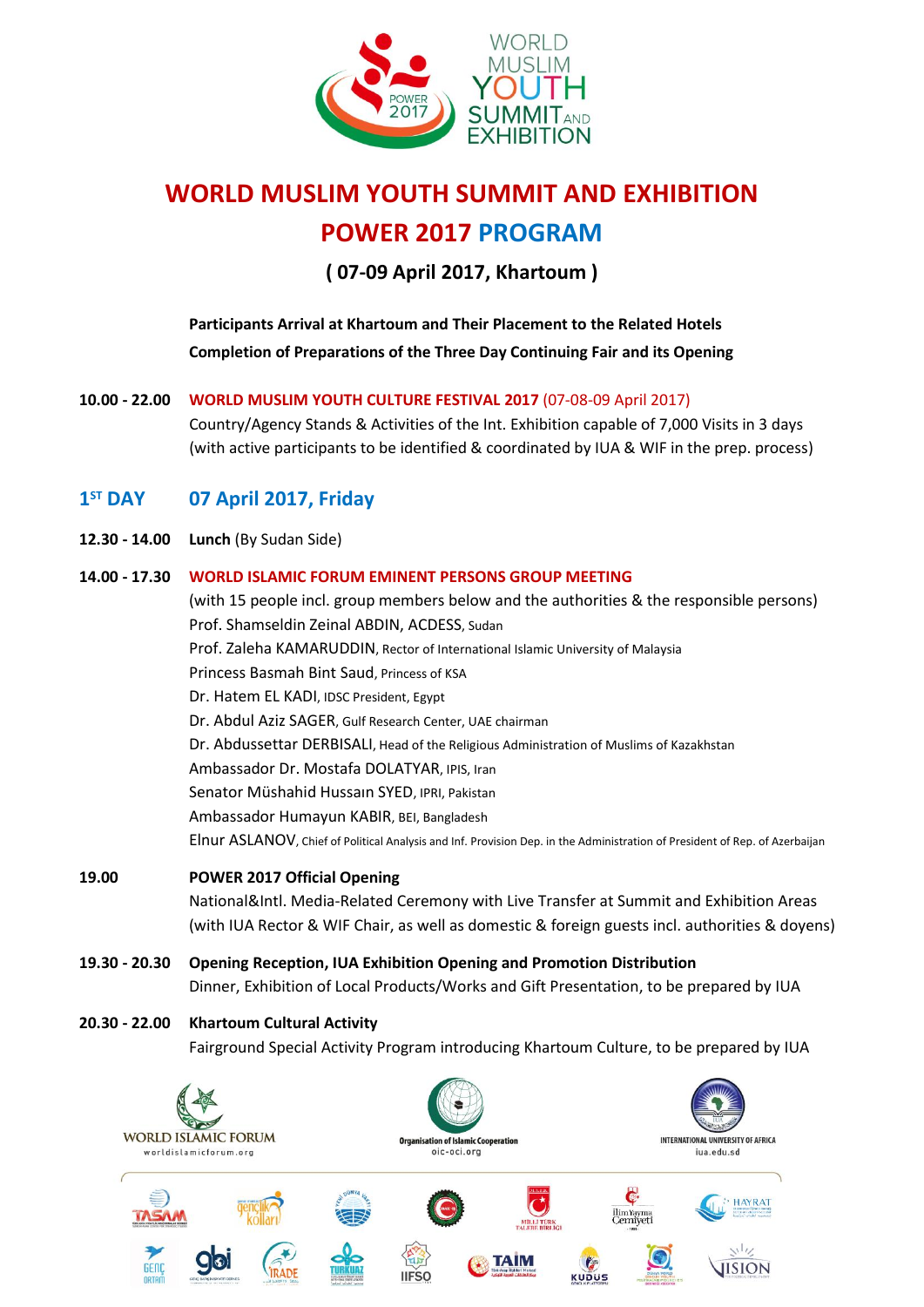

#### **2<sup>ND</sup> DAY ND DAY 08 April 2017, Saturday**

| 08.30 - 09.00 Registration   |                                                                                                 |
|------------------------------|-------------------------------------------------------------------------------------------------|
| <b>HALL A</b>                | <b>SUMMIT OPENING</b> (Joint Opening, with min. 1000 people)                                    |
| 09.00 - 10.30                | <b>Summit Opening Speeches</b>                                                                  |
|                              | Süleyman ŞENSOY, Chair of TASAM and World İslamic Forum (WIF)                                   |
|                              | Prof. Kamal Mohamed OBEID, Rector of International University of Africa                         |
|                              | Dr. Yousef bin Ahmad AL-OTHAIMEEN, Secretary General of OIC                                     |
|                              | (State Authorities from the Islamic World)                                                      |
| $10.30 - 11.00$              | <b>Coffee Break and Transition to the Meeting Halls</b>                                         |
|                              | HALL A (Min. 1000 People)   World Muslim Youth Summit (08-09 April 2017)                        |
|                              | International Youth and Peace Building Conference (08 April 2017)<br>HALL B (Min. 250 People)   |
|                              | World Conference on Muslim Youth's Organizations (08-09 April 2017)<br>HALL C (Min. 250 People) |
|                              | HALL D-E-F (Min. 60 People)   Policy/Project Workshops (08-09 April 2017)                       |
| <b>HALL A</b>                | <b>WORLD MUSLIM YOUTH SUMMIT 2017 (First Day)</b>                                               |
| $11.00 - 12.30$              | 1 <sup>st</sup> Session: "Young Women and Men; Competition in Well Being"                       |
| 12.30 - 14.00                | Lunch   Restaurant 1                                                                            |
| 14.00 - 15.30                | 2 <sup>nd</sup> Session: "Youth in Building Power, Justice and Civilization"                    |
| 15.30 - 15.45                | Coffee Break                                                                                    |
|                              | 15.45 - 17.15 3 <sup>rd</sup> Session: "New Global Balance, Competition Parameters and Youth"   |
|                              | HALL B <b>INTERNATIONAL YOUTH AND PEACE BUILDING CONFERENCE 2017</b>                            |
| 11.00 - 12.30 $1^{st}$ Panel |                                                                                                 |
| 12.30 - 14.00                | Lunch   Restaurant 2                                                                            |
| 14.00 - 15.30                | 2 <sup>nd</sup> Panel                                                                           |
| 15.30 - 15.45                | Coffee Break                                                                                    |
|                              |                                                                                                 |

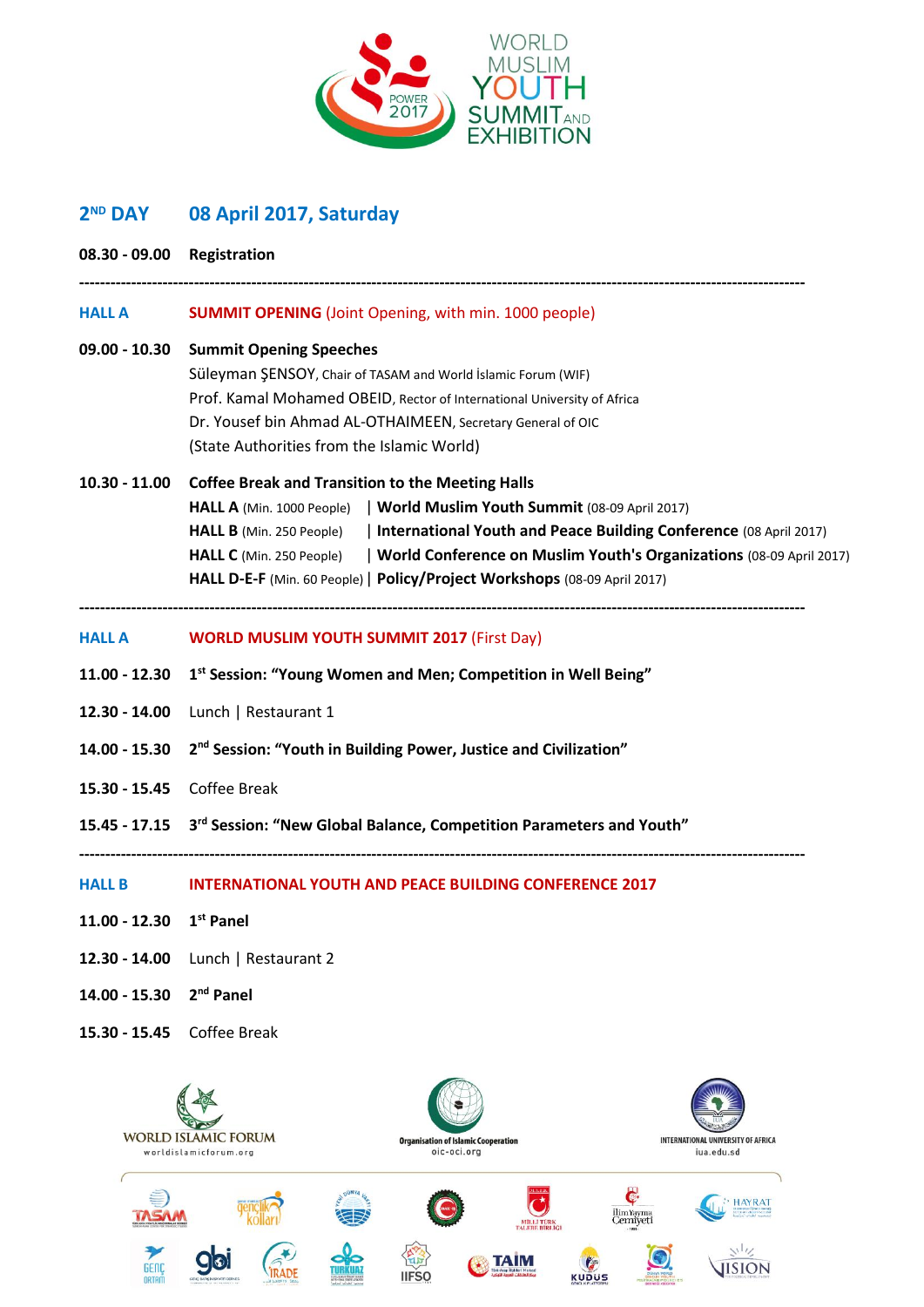

**15.45 - 17.15 Closing Panel** (Assessing & Comprehension of Opinions, Evaluations and Proposals)

**-------------------------------------------------------------------------------------------------------------------------------------------**

**HALL C WORLD CONFERENCE ON MUSLIM YOUTH'S ORGANIZATIONS 2017** (First Day) **11.00 - 12.30 1 st Panel 12.30 - 14.00** Lunch | Restaurant 2 **14.00 - 15.30 2 nd Panel 15.30 - 15.45** Coffee Break **rd Panel 15.45 - 17.15 3 ------------------------------------------------------------------------------------------------------------------------------------------- HALL D POLICY/PROJECT WORKSHOPS** (First Day) **11.00 - 12.30 Education and Science Workshop 12.30 - 14.00** Lunch | Restaurant 2 **14.00 - 15.30 Business Life and Entrepreneurship Workshop 15.30 - 15.45** Coffee Break **15.45 - 17.15 Social Life, Politics and Religion Workshop ------------------------------------------------------------------------------------------------------------------------------------------- HALL E POLICY/PROJECT WORKSHOPS** (First Day) **11.00 - 12.30 Health, Social Security and Employment Workshop 12.30 - 14.00** Lunch | Restaurant 2 **14.00 - 15.30 Technology and Innovation Workshop 15.30 - 15.45** Coffee Break **15.45 - 17.15 Defense and Security Workshop ------------------------------------------------------------------------------------------------------------------------------------------- HALL F POLICY/PROJECT WORKSHOPS** (First Day) **11.00 - 12.30 Social Policies and Civil Society Workshop 12.30 - 14.00** Lunch | Restaurant 2**WORLD ISLAMIC FORUM Organisation of Islamic Cooperation** INTERNATIONAL UNIVERSITY OF AFRICA worldislamicforum.org oic-oci.org jua.edu.sd HAYRAT ilim Yayma<br>Cerniyet  $v^{1}$ **ISION** 

KUDUS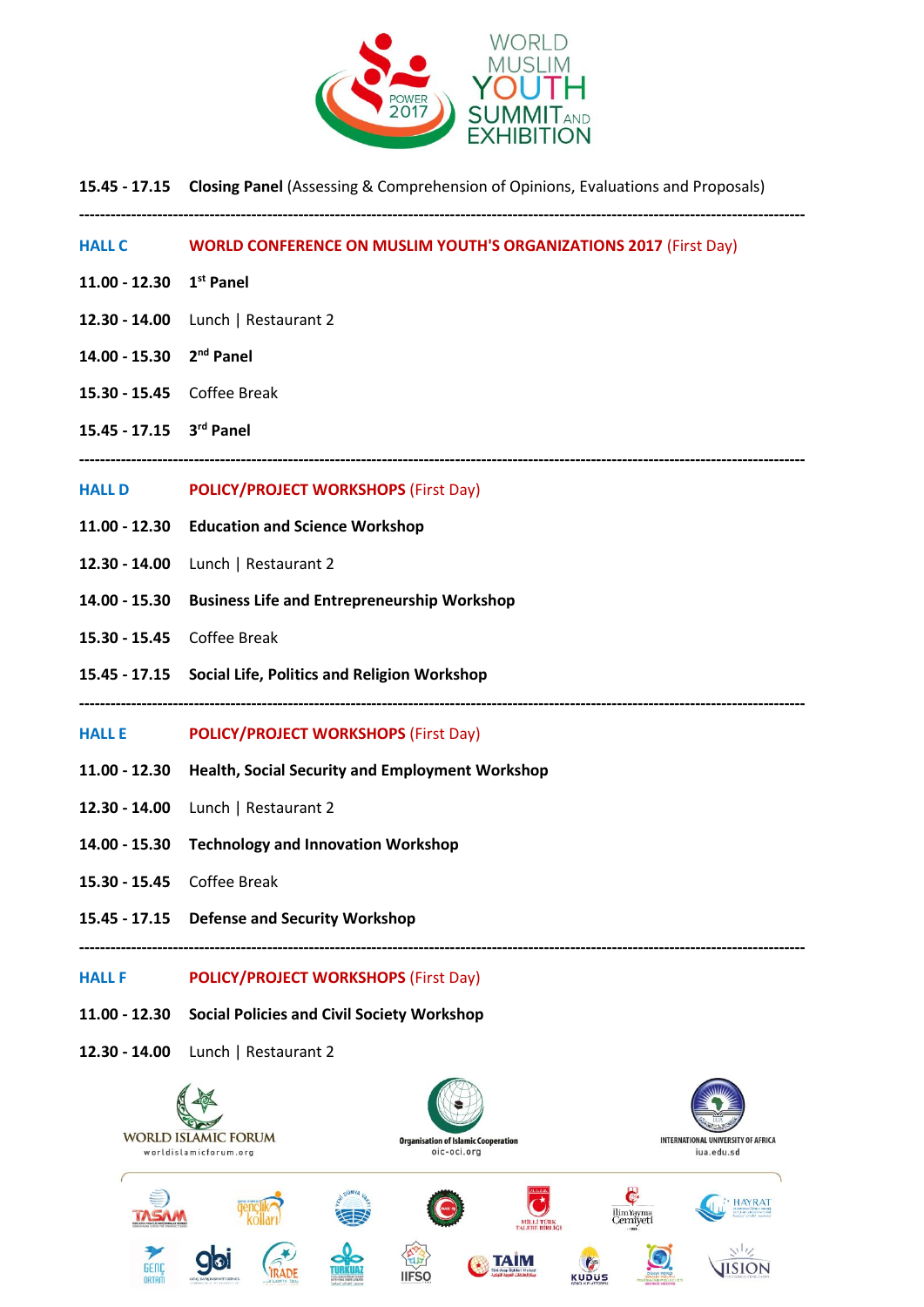

- **14.00 - 15.30 Energy, Water and Food Workshop**
- **15.30 - 15.45** Coffee Break
- **15.45 - 17.15 Economy and Finance Workshop**

#### **3RD DAY RD DAY 09 April 2017, Sunday**

# **08.45 - 09.00 Transition to the Meeting Halls**

**HALL A** (Min. 1000 People) | **World Muslim Youth Summit** (08-09 April 2017) **HALL C** (Min. 250 People) | **World Conference on Muslim Youth's Organizations** (08-09 April 2017) **HALL D-E-F** (Min. 60 People)| **Policy/Project Workshops** (08-09 April 2017)

**-------------------------------------------------------------------------------------------------------------------------------------------**

**-------------------------------------------------------------------------------------------------------------------------------------------**

### **HALL A WORLD MUSLIM YOUTH SUMMIT 2017** (Last Day)

- **09.00 - 10.30 4 th Session: "Changing Nature of State, Expectation Management and Youth"**
- **10.30 - 10.45** Coffee Break
- **10.45 - 12.15 5 th Session: "Model Role in Building Human Capital; Youth"**
- **12.30 - 14.00** Lunch | Restaurant 1
- **14.00 - 15.30 Summit Closing Session** (Assessing & Comprehension of Opinions, Evaluations and Proposals)

**-------------------------------------------------------------------------------------------------------------------------------------------**

## **HALL C WORLD CONFERENCE ON MUSLIM YOUTH'S ORGANIZATIONS 2017** (Last Day)

- **09.00 - 10.30 4 th Panel**
- **10.30 - 10.45** Coffee Break
- **10.45 - 12.15 5 th Panel**
- **12.30 - 14.00** Lunch | Restaurant 2
- **14.00 - 15.30 Closing Panel** (Assessing & Comprehension of Opinions, Evaluations and Proposals)

**-------------------------------------------------------------------------------------------------------------------------------------------**

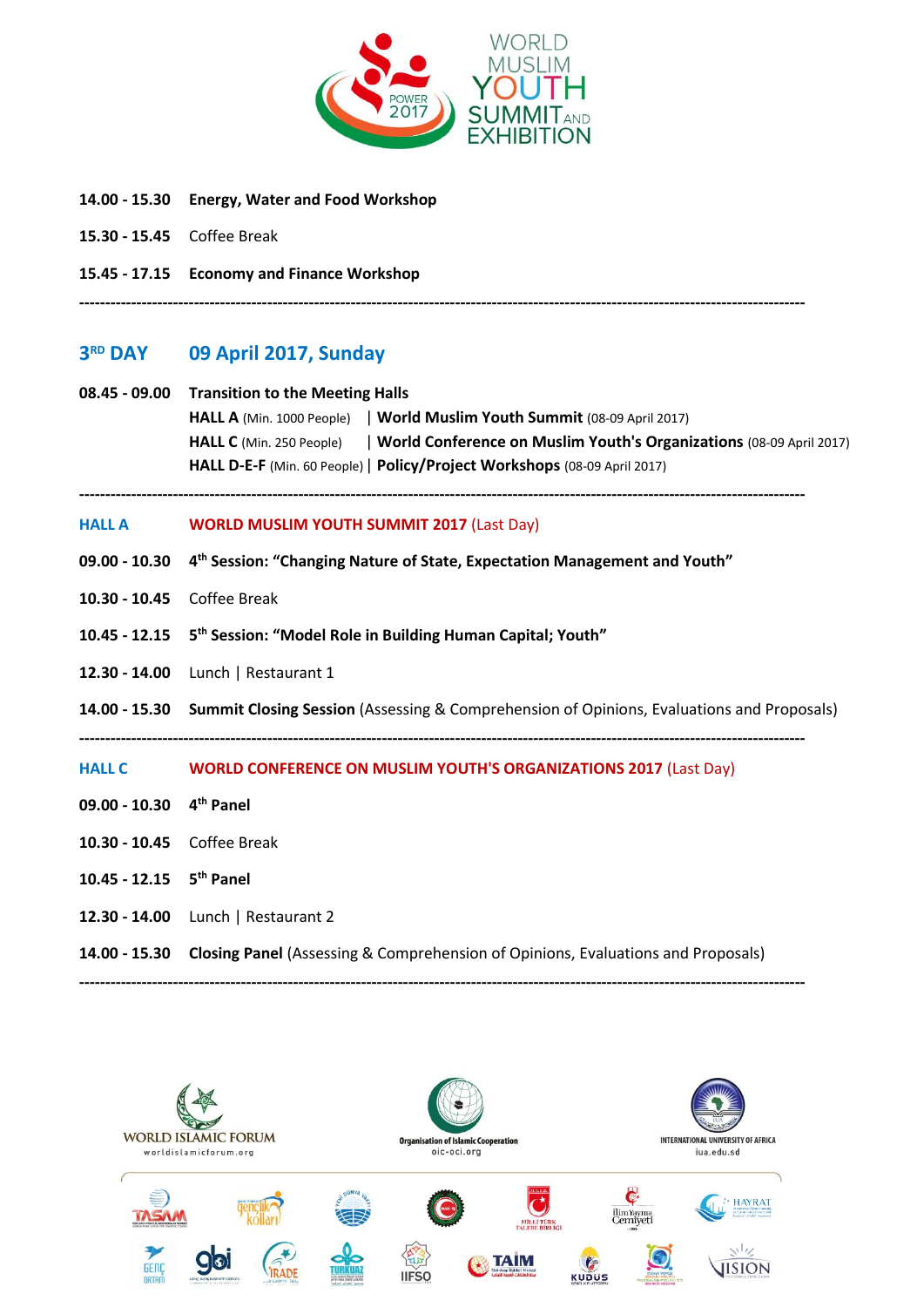

- **HALL D POLICY/PROJECT WORKSHOPS** (Last Day)
- **09.00 - 10.30 Culture and Tourism Workshop**
- **10.30 - 10.45** Coffee Break
- **10.45 - 12.15 Art and Literature Workshop**
- **12.30 - 14.00** Lunch | Restaurant 2
- **14.00 - 15.30 Moderators' Meeting** (Assessing & Compiling of Policy and Project Proposals)
- **-------------------------------------------------------------------------------------------------------------------------------------------**

### **HALL E POLICY/PROJECT WORKSHOPS** (Last Day)

- **09.00 - 10.30 International Development Cooperation Workshop**
- **10.30 - 10.45** Coffee Break
- **10.45 - 12.15 Urban and Local Governance Workshop**
- **12.30 - 14.00** Lunch | Restaurant 2
- **14.00 - 15.30 Moderators' Meeting** (Assessing & Compiling of Policy and Project Proposals)
- **-------------------------------------------------------------------------------------------------------------------------------------------**
- **HALL F POLICY/PROJECT WORKSHOPS** (Last Day)
- **09.00 - 10.30 Thought and Academy Workshop**
- **10.30 - 10.45** Coffee Break
- **10.45 - 12.15 International Diaspora Workshop**
- **12.30 - 14.00** Lunch | Restaurant 2
- **14.00 - 15.30 Moderators' Meeting** (Assessing & Compiling of Policy and Project Proposals)

**-------------------------------------------------------------------------------------------------------------------------------------------**

**-------------------------------------------------------------------------------------------------------------------------------------------**

**15.30 - 16.00 Coffee Break | Gathering of all Participants in Hall A**

### **HALL A CLOSING OF SUMMIT MEETINGS**

**16.00 - 16.30 Reading POWER 2017 KHARTOUM Declaration** (with Combination of all Results)